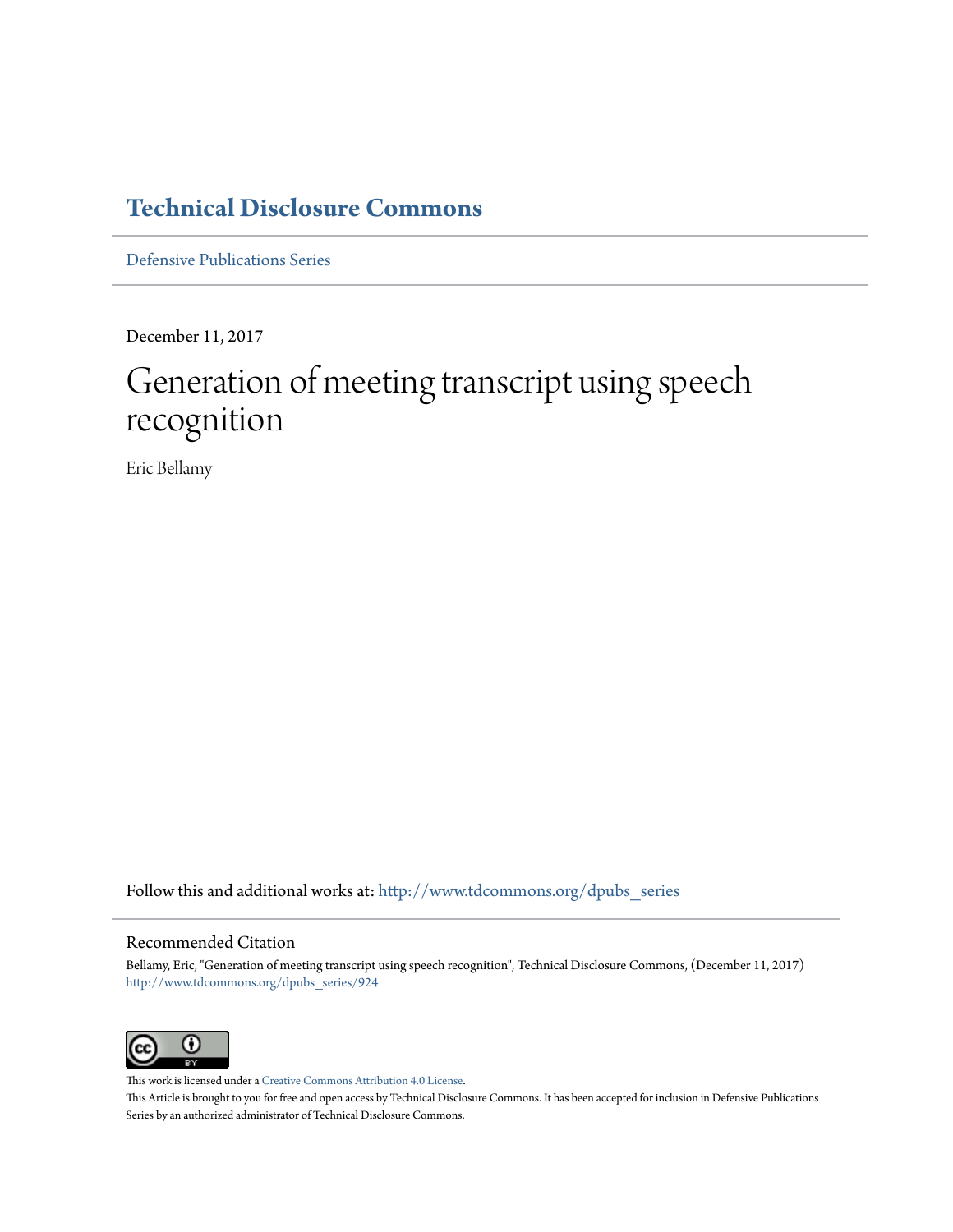### **Generation of meeting transcript using speech recognition**

#### ABSTRACT

Participants in meetings conducted via audio or videoconferencing often engage in notetaking. This can cause participants to be less engaged. This disclosure describes techniques to automatically generate a meeting transcript. At the beginning of a meeting, participant identities and voices are learned as participants introduce themselves. During the meeting, participants can enable transcript generation with voice commands. Speech-to-text techniques are used to generate a text transcript of the meeting that associates speech with corresponding participants.

#### KEYWORDS

- Speech recognition
- Videoconference
- Voice commands
- Online meetings
- Meeting transcript

#### BACKGROUND

Meetings conducted via audio and/ or videoconferencing tools enable participants based in different locations to see and hear other participants. However, such tools do not provide transcription of participant speech, necessitating that participants manually take notes. This can reduce the level of engagement of the participants due to the effort involved in taking notes. In some instances, participants may miss portions of the meeting. Further, it is difficult to attribute individual comments within a discussion to the corresponding speaker, especially when multiple participants speak simultaneously.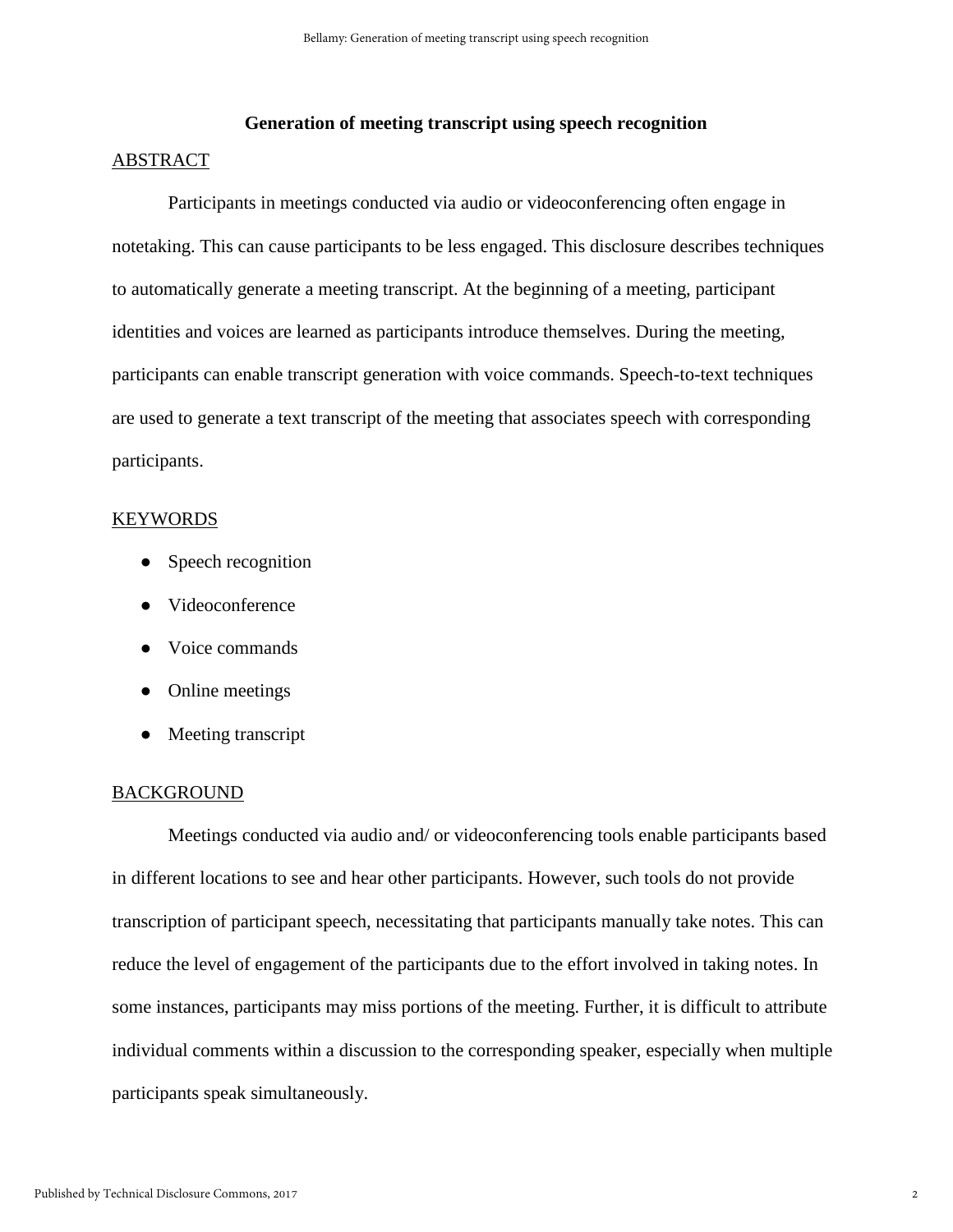#### **DESCRIPTION**

This disclosure describes techniques to automatically provide a transcript of the corresponding proceeding to participants of an online meeting, e.g., a videoconference. With the permission and express consent of the participants, the voice and names of consenting participants are matched at the beginning of a meeting, e.g., when participants introduce themselves. By learning the voice of each participant, subsequent speech of each participant is transcribed and automatically matched to the speaker. A meeting transcript generated in this manner can list everything that each individual participant (that provided consent) spoke during the meeting, even when multiple persons speak simultaneously during the meeting.





Fig. 1 illustrates a conversation manager (114) that uses speech recognition to generate a transcript (116) of an online meeting, e.g., an audio/video conference hosted by a meeting server (112). As illustrated in Fig. 1, Alice (102), Bob (104), Charlie (106), and Dan (108) are participants in an online meeting hosted by the meeting server over a network (110).With user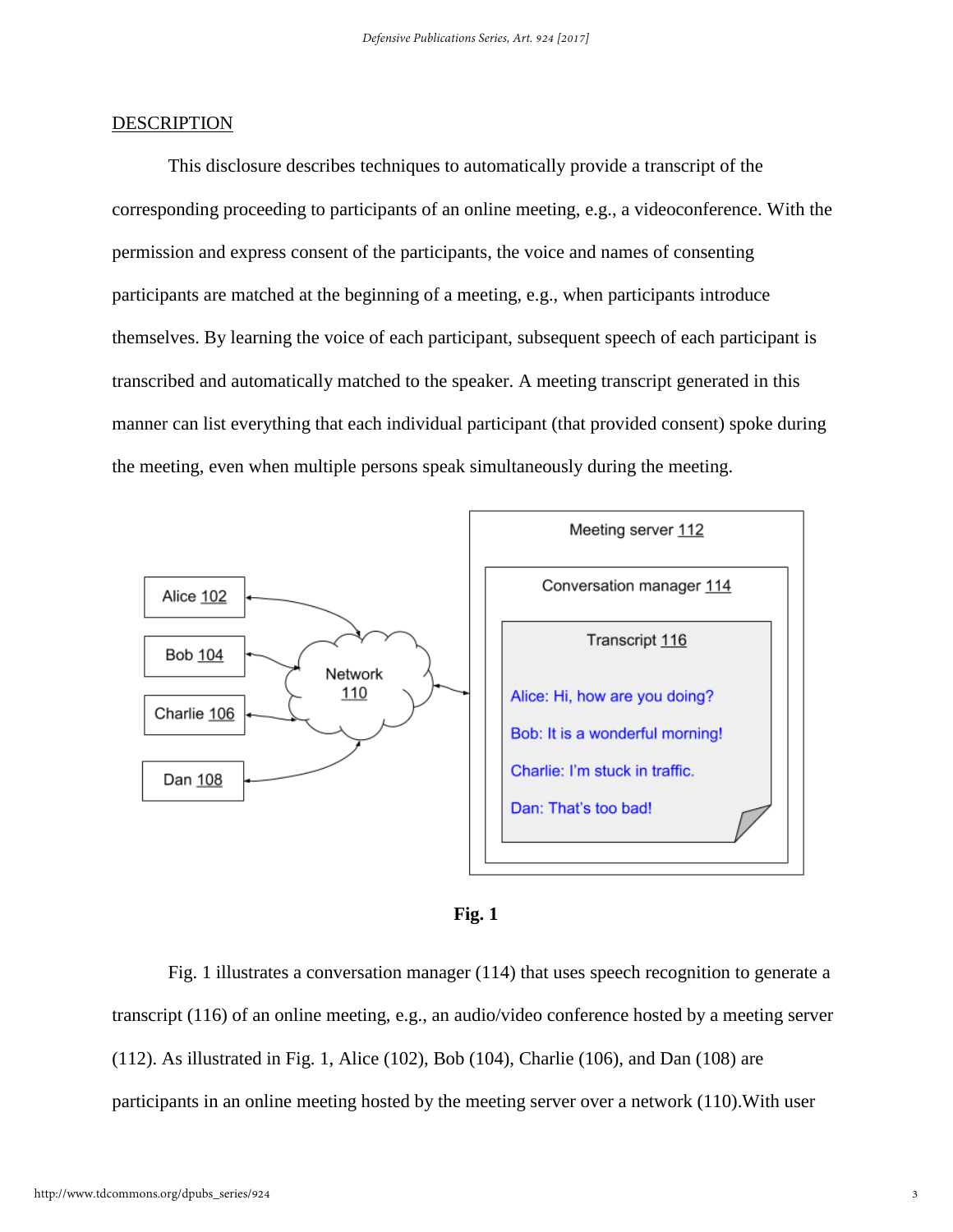permission, a transcript (116) of the meeting is generated using speech-to-text technologies. As illustrated, the transcript identifies each speaker and their utterances during the meeting.

Transcription is initiated or paused by the host of the meeting using triggers such as voice commands (e.g., a trigger word) or other input mechanisms, e.g., touch, gesture, etc. Upon receiving input to start transcription, a text document is created. When participants provide consent, the meeting transcript is automatically saved to each user device that participates in the meeting.

The described techniques enable participants to remain engaged and involved during a meeting. Without the burden of notetaking, participants can interact and converse with each other. The techniques can be implemented as part of software and/or hardware that enables online meetings, e.g., videoconferencing software.

Further to the descriptions above, a user may be provided with controls allowing the user to make an election as to both if and when systems, programs or features described herein may enable collection of user information (e.g., information about a user's social network, social actions or activities, profession, a user's preferences, or a user's current location), and if the user is sent content or communications from a server. In addition, certain data may be treated in one or more ways before it is stored or used, so that personally identifiable information is removed. For example, a user's identity may be treated so that no personally identifiable information can be determined for the user, or a user's geographic location may be generalized where location information is obtained (such as to a city, ZIP code, or state level), so that a particular location of a user cannot be determined. Thus, the user may have control over what information is collected about the user, how that information is used, and what information is provided to the user.

#### **CONCLUSION**

4